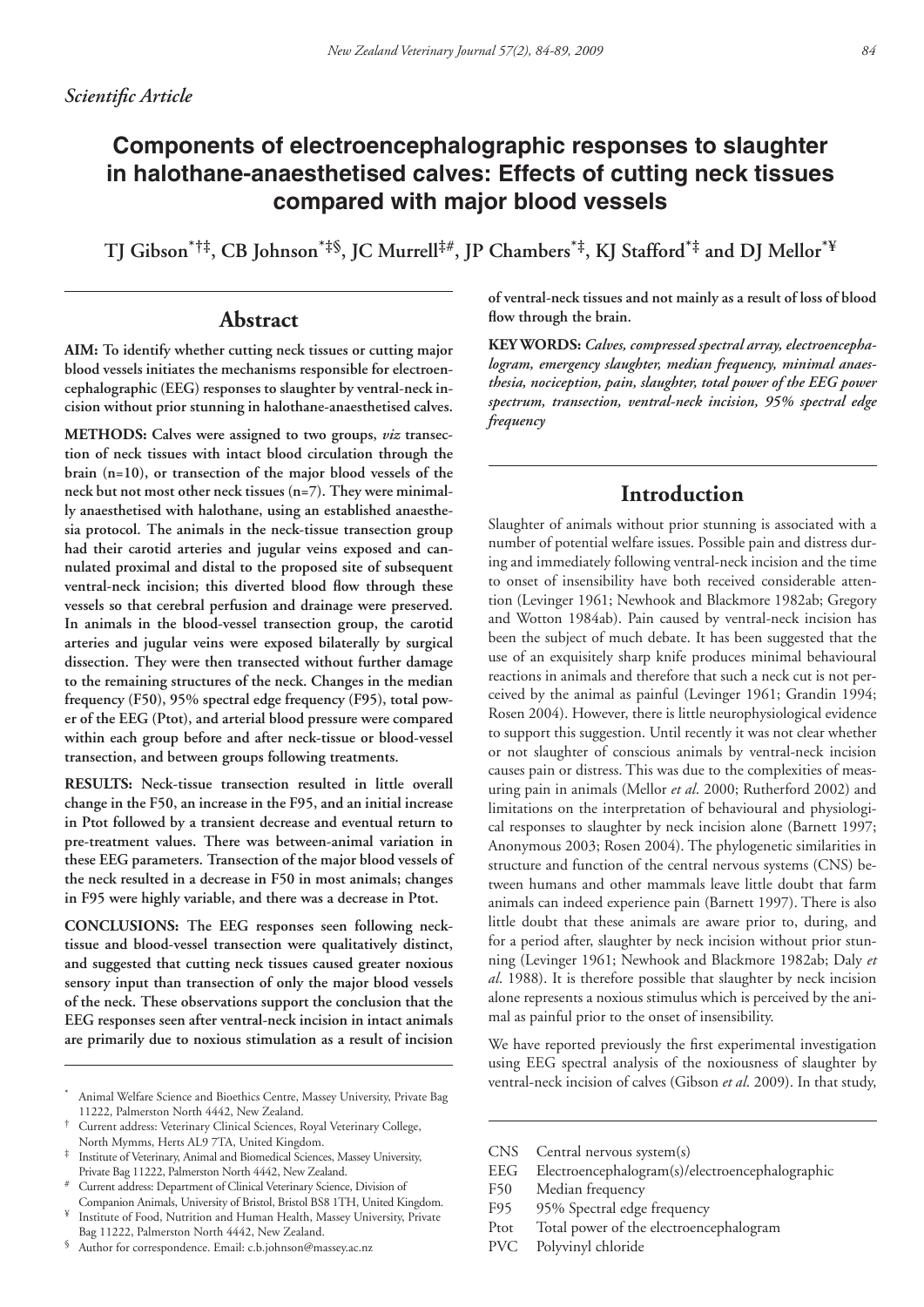we demonstrated that there is a period following slaughter when ventral-neck incision would represent a noxious stimulus as measured by specific EEG responses. Those responses were similar in character to those shown to be caused by amputation dehorning in cattle (Gibson *et al*. 2007). The response to ventral-neck incision may be due to stimulation of nociceptors in the incised tissues of the neck, to the loss of cerebral perfusion by blood caused by transection of the vessels of the neck, or to a combination of both factors. The aim of this study was to investigate the relative contributions of these two factors to the EEG responses of halothane-anaesthetised calves associated with slaughter by ventralneck incision without prior stunning.

### **Materials and methods**

#### **Animals**

Seventeen mixed-breed calves weighing 109–170 kg were sourced from a commercial stock agent and kept in accordance with normal farming practices. They were allocated to one of two treatments. In one group, ventral-neck incision was performed while cerebral perfusion was maintained via cannulae that preserved the blood supply around the incision site (neck-tissue transection group; n=10). In the second group, exteriorised carotid arteries and jugular veins were transected without concomitant damage to the other tissues of the neck (blood-vessel transection group; n=7). Prior to the study, animals were penned overnight (approximately 16 hours) with free access to water but not food. The study was approved by the Massey University Animal Ethics Committee, Palmerston North, New Zealand.

#### **Anaesthesia**

Anaesthesia was induced using a mixture of ketamine (Parnell Laboratories, Auckland, NZ) and propofol (DBL; Mayne Pharma Pty Ltd, Melbourne, Australia) administered to effect by rapid injection into a jugular vein. The total doses of induction agents were 3.4 (SD 0.3) and 7.9 (SD 1.2) mg/kg for the neck-tissue transection group, and 4.1 (SD 0.4) and 6.6 (SD 1.3) mg/kg for the blood-vessel transection group, of ketamine and propofol, respectively. Anaesthesia was maintained using halothane in oxygen as described previously by Gibson *et al*. (2007). End-tidal halothane tension was maintained between 0.85 and 0.95%. Three neck-tissue transection calves were removed from analysis as their end-tidal halothane tension was not in this range at the time of transection.

#### **EEG recording**

Placement of electrodes and recording of EEG data were as described by Gibson *et al*. (2007, 2009). EEG data were recorded from the right and left cerebral hemispheres. The EEG were amplified using isolated differential signal amplifiers (Iso-Dam Isolated Physiological Signal Amplifiers; World Precision Instruments, Sarasota FL, USA). The EEG was recorded with a gain of 1,000 and a pass-band of 0.1–500 Hz, except in two animals in the blood-vessel transection group where the pass-band was 1–500 Hz. EEG data were digitised at a rate of 1 kHz (Powerlab/4sp; ADInstruments Ltd, Sydney, Australia) and analysed off-line after completion of the experiment.

#### **Experimental procedure**

#### *Neck-tissue transection group*

Once anaesthetised, calves were placed in dorsal recumbency on a specially designed platform (Massey University Mechanical Services, Massey University, Palmerston North, NZ) with the head securely held in position on a purpose-built head frame (Massey University Mechanical Services). Bilateral surgical exposure of the carotid artery and jugular vein was undertaken on sections of the neck proximal and distal to the planned site of ventral-neck incision (Gibson *et al*. 2009). Calves were heparinised with a bolus of 170 (SD 14) U/kg heparin (Multiparin, Heparin Sodium; CP Pharmaceuticals Ltd, Wrexham, UK) after which an infusion into a femoral vein was begun at a rate of 3.4 (SD 0.3) U/kg/minute via a syringe driver (Mi60-2B Microinfusion Pump; World Precision Instruments). Surgical cannulation of the exposed vessels was performed using purpose-built curved stainless-steel cannulae (Massey University Mechanical Services) connected over the proposed transection site using flexible silicon and polyvinyl chloride (PVC) tubing. The distance between the proximal and distal cannulation sites was 100–120 mm. The metal cannulae had the following dimensions: arterial 5 mm internal diameter, 80 mm long; venous 8 mm internal diameter, 100 mm long. The flexible tubing was 500–600 mm long and had internal diameters of 5 mm for arteries (silicon) and 9 mm for veins (PVC). After completion of the cannulations, surgical swabs (BSN Medical Ltd, Mount Waverley, Australia) soaked in sodium lactate (Hartmann's Solution; Baxter Healthcare Ltd, Toongabbie, Australia) were placed in and around the wounds, which were then closed with forceps to prevent dehydration of exposed tissues. In the final three animals, the carotid arteries and jugular veins were insulated with aluminium foil to reduce heat loss by convection and radiation. Fifteen minutes were allowed for equilibration of general anaesthesia before collection of data commenced.

A 5-minute pre-treatment recording of EEG and blood pressure (recorded from a catheterised femoral artery; Gibson *et al.* 2009) was made, immediately followed by neck-tissue transection by a smooth incision on the intact section of neck between the proximal and distal cannulation sites using a sharp, flat-edged knife 245 mm long by 28 mm wide (Granton Ragg Ltd, Sheffield, England). The knife was used exclusively for incision of the neck and was re-sharpened after each use, using a Tru Hone sharpener (Model No. LCF; Tru Hone Corporation, Ocala FL, USA). The incision was always carried out by the same operator. Data were collected for 5 minutes following neck-tissue transection, after which all calves were subject to euthanasia with sodium pentobarbitone (Pentobarb 500; National Veterinary Supplies Ltd, Auckland, NZ) injected into one of the exteriorised carotid arteries.

#### *Blood-vessel transection group*

This group was handled in a similar manner to the neck-tissue transection group, with the following exceptions. Metal plates were placed beneath bilaterally exteriorised carotid arteries and jugular veins to provide a solid cutting surface, leaving the vagosympathetic trunk and other structures undamaged and unexposed within the neck. Following completion of surgery, animals were stabilised for 1 hour. Calves were heparinised with a bolus of 124 (11.5) U/kg heparin (Multiparin, Heparin Sodium; CP Pharmaceuticals Ltd) injected into a femoral vein. Data were recorded for 15 minutes, after which two operators using fresh scalpel blades simultaneously transected both carotid arteries and jugular veins. Data were collected for 5 minutes following transection of the vessels.

#### **Analysis of EEG data**

Analyses of EEG and arterial blood pressure were performed after completion of data collection. EEG traces were inspected visu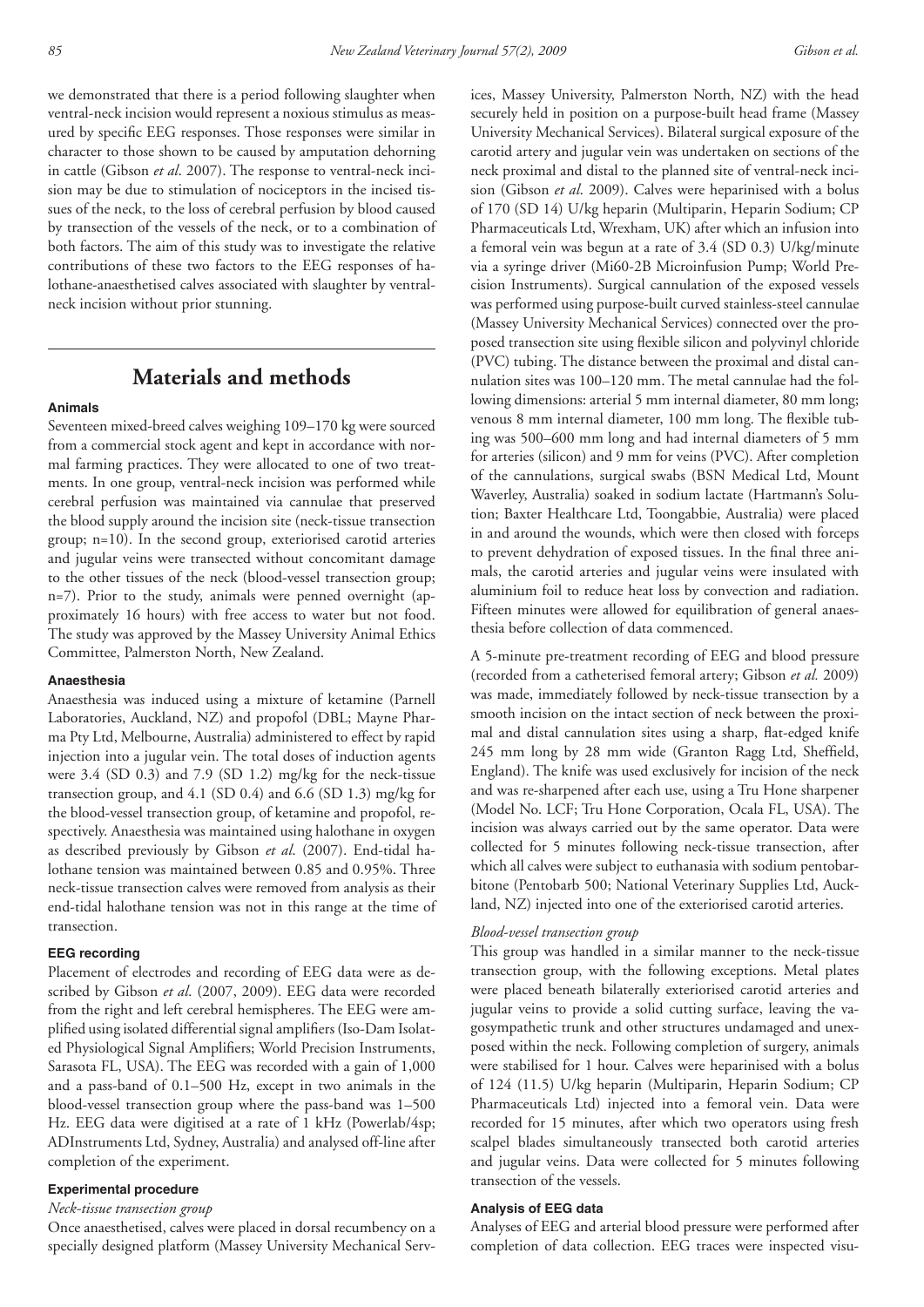ally for signs of over- and under-scale and external noise. Traces containing significant artefact were excluded from further analysis. Artefacts which were detected and excluded included loss of high-frequency components of the EEG during the pre-treatment period (two animals) and movement artefact causing more than 30–40 seconds of out-of-range data (two animals). Calculation of F50, F95 and Ptot indices and Fast Fourier Transformation was performed using purpose-written software (Spectral Analyser; CB Johnson, Massey University, Palmerston North, NZ, 2002) as described previously (Gibson *et al*. 2007). All subsequent analysis was performed using Microsoft Excel Mac 2004 (Microsoft Corporation, Redmond, USA).

Data from EEG spectral analysis are displayed as percentage change in specific EEG indices. The mean values from the 5-minute period prior to neck-tissue transection and the 15-minute period prior to blood-vessel transection were used as baselines to calculate percentage changes. Data were smoothed using a 10-point moving average.

#### **Statistical analysis**

Blood pressure data were analysed using Minitab 14.2 (Minitab Incorporated, State College PA, USA). The distribution of the data was tested for normality using the Anderson-Darling test (Anderson and Darling 1952). Between-group comparisons were made using area-under-the-curve analysis and ANOVA. Comparisons with pre-treatment values were made using Dunnett's post-hoc test. The level of statistical significance was taken to be p<0.05.

## **Results**

#### **EEG power spectra indices**

Useable data were available from four neck-tissue transection and six blood-vessel transection calves. These small sample sizes precluded statistical analysis of the EEG power spectra data.

#### *Within-group comparisons*

In the neck-tissue transection group, there was much variability between individuals in F50 (Figure 1). A transient increase in the mean F50 was seen during the initial 40 seconds following necktissue transection, after which it returned to pre-treatment levels. This increase was primarily attributed to a large increase in F50 seen in one animal. The mean F95 increased, as did the F95 in individual animals, such that it remained elevated above pre-treatment values during the recording period (Figure 2). Ptot showed a transient increase related to movement artefact. This was followed by a decrease and a return to pre-treatment values by about 40 seconds after neck-tissue transection (Figure 3).

In the blood-vessel transection group, the mean F50 decreased from pre-treatment values throughout the recording period. This decrease was variable in individual animals (Figure 1). Variable responses in F95 were observed in individual animals, with both increases and decreases (Figure 2). The mean F95 increased from pre-treatment values but the overall change was relatively small in magnitude. After transection of the blood vessels, the mean Ptot showed a continued gradual decrease, and there was increasing variability in individual animals (Figure 3).

#### *Between-group comparisons*

The changes in F50, F95 and Ptot in the neck-tissue transection group were distinct from those in the blood-vessel transection



**Figure 1. Percentage change in the median frequency (F50), relative to pre-treatment values, of the electroencephalogram of halothaneanaesthetised calves following neck-tissue transection of individual animals (grey line) and the group mean (thick grey line), or blood-vessel transection of individual animals (black line) and the group mean (thick black line). Data are displayed as 10-point moving averages.**



**Figure 2. Percentage change in the 95% spectral edge frequency (F95), relative to pre-treatment values, of the electroencephalogram of halothane-anaesthetised calves following neck-tissue transection of individual animals (grey line) and the group mean (thick grey line), or blood-vessel transection of individual animals (black line) and the group mean (thick black line). Data are displayed as 10-point moving**  averages.



**Figure 3. Percentage change in the total power (Ptot), relative to pre-treatment values, of the electroencephalogram of halothaneanaesthetised calves following neck-tissue transection of individual animals (grey line) and the group mean (thick grey line), or blood-vessel transection of individual animals (black line) and the group mean (thick black line). Data are displayed as 10-point moving averages.**

group (Figures 1, 2 and 3). Although variable, F50 in the necktissue transection group increased and then returned to pre-treatment values. In the blood-vessel transection group, the mean F50 continued to decrease throughout the recording period and there was no initial increase. In the neck-tissue transection group, F95 increased whereas in the blood-vessel transection group, there was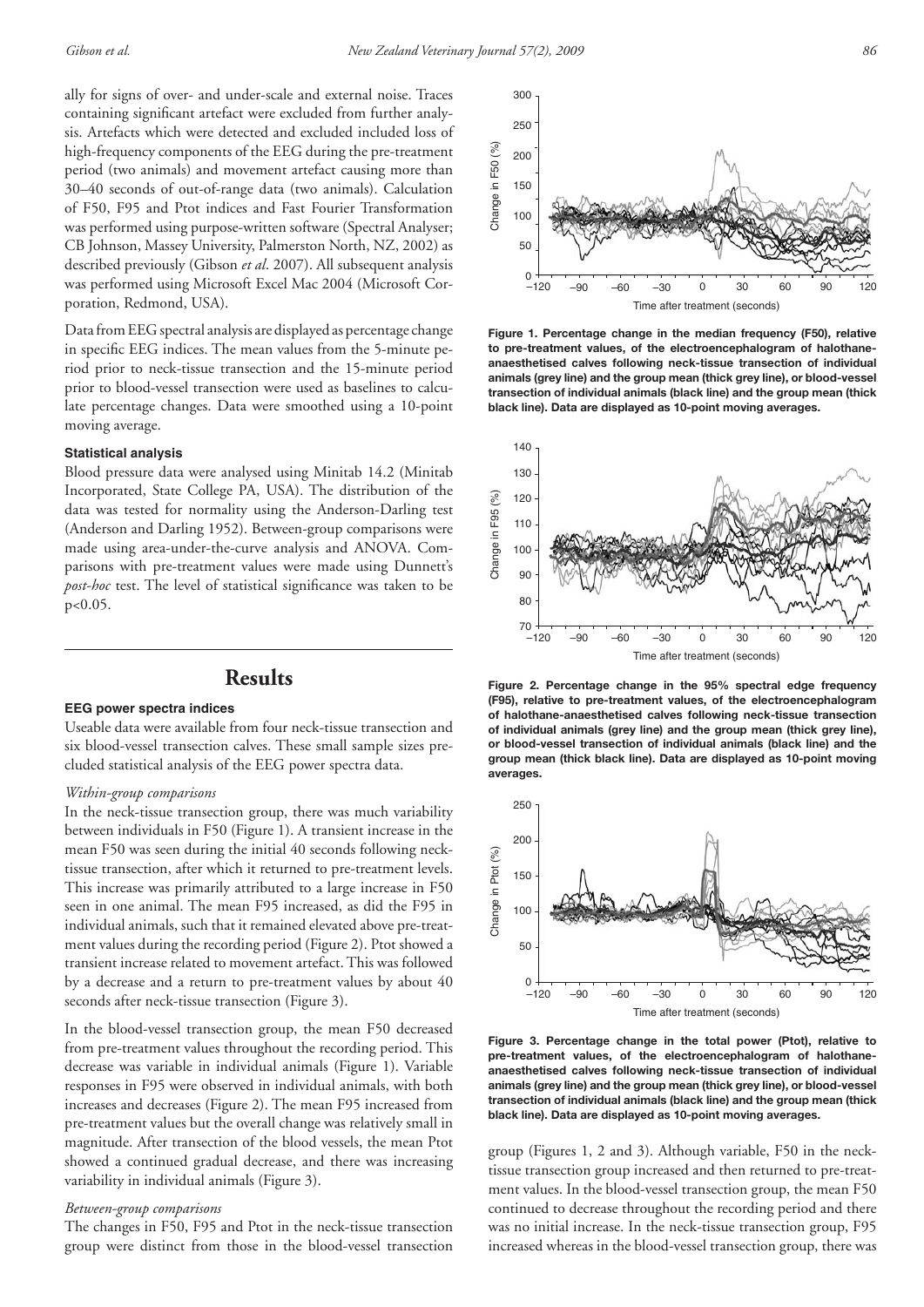a small increase but F95 remained close to pre-treatment values. Ptot showed a transient increase related to movement artefact. This was followed by a decrease, with a return to pre-treatment values by about 40 seconds after neck-tissue transection, whereas in the blood-vessel transection group there was little initial response, after which Ptot decreased throughout the remainder of the recording period.

#### **Blood pressure responses**

Arterial blood pressure was not recorded in one calf in the necktissue transection group for technical reasons. Mean arterial pressure in the other three animals decreased from pre-treatment values in both groups (Figure 4). During the first 30 seconds after neck-tissue transection, mean arterial blood pressure decreased from 101 (SEM 12.7) to 78 (SEM 16.1) mm Hg (p=0.065; n=3).

Ten seconds after blood-vessel transection, mean arterial pressure had reduced by half from pre-treatment values of 111 (SEM 9.8) to 55 (SEM 9.8) mm Hg. Mean arterial pressure was 15 (SEM 3.7) and 11 (SEM 2.9) mm Hg at 60 and 120 seconds, respectively, after vessel transection, both being lower than pre-treatment values ( $p<0.05$ ). Before treatment there were no significant between-group differences in mean arterial pressure; after treatment, values differed significantly between groups (p<0.001).

## **Discussion**

Changes in the EEG of calves in response to ventral-neck incision involving simultaneous incision of the ventral-neck tissues and the major blood vessels have been previously reported by us (Gibson *et al*. 2009). In the current study, it was apparent that neck-tissue transection without interruption of blood supply to the brain evoked a cerebrocortical response distinct from that of blood-vessel transection alone. Changes in F95 following necktissue transection were qualitatively similar to those seen after ventral-neck incision in intact calves (Gibson *et al*. 2009). This has important implications as it suggests that the EEG response to ventral-neck incision is likely to be due primarily to noxious sensory input evoked by incision of ventral-neck tissues and not mainly to disruption of blood flow through the brain. The different elements of the EEG responses seen following blood-vessel transection support this conclusion. The decrease in F50 following bilateral transection of the carotid arteries and jugular veins without severance of other structures of the neck was opposite to

 $\begin{bmatrix}\n\frac{1}{2} & 80 \\
\frac{1}{2} & 80 \\
\frac{1}{2} & 40\n\end{bmatrix}$ <br>  $\begin{bmatrix}\n18 & 60 \\
40 & 20\n\end{bmatrix}$ <br>  $\begin{bmatrix}\n18 \\
-20\n\end{bmatrix}$ <br>
Figure 4. Invessure<br>  $\begin{bmatrix}\n\frac{1}{2} & 4 & \text{time}\n\end{bmatrix}$ <br>  $\begin{bmatrix}\n\frac{1}{2} & 6 & \text{time}\n\end{bmatrix}$ <br>  $\begin{bmatrix}\n\frac{1}{2} & 6 & \text{time}\$ 160 140 120 100 80 60  $40$ 20  $\Omega$ –20 –60 0 180 120 Time after treatment (seconds) 60 300 240 a

**Figure 4. Mean ± SEM (either side of data lines) femoral arterial blood pressure (BP; mm Hg) of halothane-anaesthetised calves following neck-tissue transection (grey line) or blood-vessel-transection (black**  line) at time point 0. <sup>a</sup> Significant difference between treatment groups

changes caused by dehorning-induced noxious sensory input in cattle (Gibson *et al*. 2007) or slaughter of calves by ventral-neck incision (Gibson *et al*. 2009). The absence of uniform changes in F95 and the decrease in F50 after vessel transection suggest an absence of noxious sensory input. Ptot decreased from baseline values following blood-vessel transection, with no transient increase as seen after ventral-neck incision in intact calves (Gibson *et al*. 2009). Ptot did not return to pre-treatment values as occurred in the neck-tissue transection group. The decrease in Ptot following vessel severance in the blood-vessel transection group represents a reduction in and eventual loss of cerebral cortical electrical activity due to ischaemia.

Tissue damage to the neck during neck-tissue transection would have resulted in activation of nociceptors in and around the damaged tissues. Severance of sensory axons causes a barrage of afferent injury discharges lasting for 2–4 seconds, after which the depolarised severed axon becomes inactive (Wall *et al*. 1974; Gregory 2004). Undamaged nociceptors and other sensory nerves in the region of the wound could be responsive to further stimulation (Gregory 2007), such as by blood coursing over the wound from the cephalic or cardiac ends of the severed vessels, pressure from the incision, air currents, and possible mechanical activation during involuntary hypoxic gasping reflexes.

The transient increase in Ptot following neck-tissue transection was similar in trend to that observed following ventral neck-incision in intact animals (Gibson *et al*. 2009), however the magnitude of increase was relatively smaller following neck-tissue transection. This may have been caused by movement artefact during transection of the tissues of the neck. Neck-tissue transection without disruption of perfusion to the brain produced similar movement of the head and neck to that seen during ventral-neck incision in intact animals (Gibson *et al*. 2009). This conclusion is supported by the absence of an increase in Ptot following vessel severance in the blood-vessel transection group, as cutting the vessels produced little movement of the head and neck.

Noxious stimulation during surgical exposure and cannulation may have caused hypersensitivity or hyperalgesia in both groups. Central sensitisation (Woolf 1996) may have affected the nociceptive response to neck-tissue transection. However, as the responses in F95 were qualitatively similar to those previously observed following ventral-neck incision in intact animals (Gibson *et al.* 2009) the surgical exposure probably did not significantly alter the EEG responses to incision of the ventral-neck tissues.

Transection of ventral-neck tissues without disruption of blood circulation through the brain resulted in an immediate decrease in blood pressure in the neck-tissue transection group. The relatively small blood loss from the incision of the neck was not considered to be sufficient to cause the observed decrease in blood pressure. More probably, severance of the vagosympathetic trunk resulted in loss of afferent and efferent vagal activity. Vagal transection may also have resulted in some redistribution of blood flow (Gregory 2005).

Occlusion of the severed cephalic or cardiac ends of the carotid arteries, due to compression or ballooning of the carotid artery, following slaughter by ventral-neck incision was considered to contribute to delayed loss of sensibility (Bager *et al*. 1988; Anil *et al*. 1995ab; Wotton 2004). In the current study, all calves were heparinised to reduce the likelihood of blood clotting. The formation of blood clots on the severed ends of the carotid arteries or in the surrounding connective tissue sheath could reduce the rate of blood loss; this was not observed in the calves in the present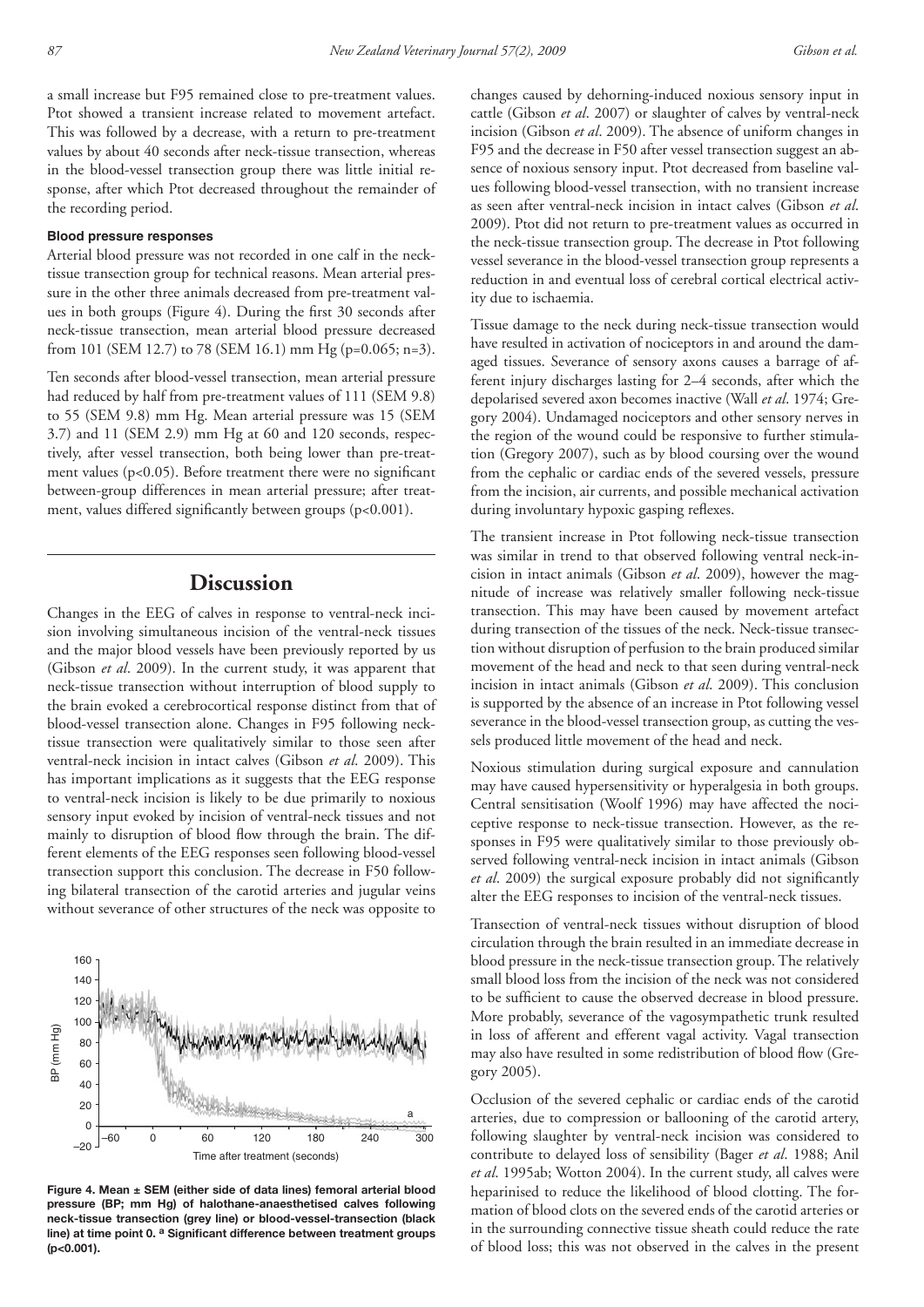study. In some animals in the blood-vessel transection group, the cardiac ends of the carotid arteries retracted back into the wound and the intact sternomandibularis muscles closed over them. The pressure provided by those muscles may have been sufficient to retard blood loss. Despite this, changes in blood pressure following blood-vessel transection were qualitatively and quantitatively similar to those following slaughter by ventral-neck incision in otherwise intact animals (Anil *et al*. 2006; Gibson *et al*. 2009). This finding strongly supports the view that blood loss in calves in the blood-vessel transection group closely corresponded to that observed after slaughter by neck incision.

The shortened period of stabilisation between the end of surgery (equilibration of general anaesthesia) and the beginning of pretreatment recording in the neck-tissue transection group, compared with the previous study (Gibson *et al*. 2009), may have influenced the current results but was deemed necessary in order that the period of extracorporeal circulation be as short as possible. End-tidal halothane tension was maintained above 1.5% during surgical manipulation, after which it was reduced to be within the desired range of 0.85–0.95%. In theory, end-tidal halothane tension should match that of the brain, however the short period of equilibration may not have been sufficient to allow complete stabilisation of the tension of halothane in the brain and thus may have influenced the EEG. Evidence from the baseline periods is that the EEG variables were stable prior to the neck-tissue transection, indicating that this was not the case and that the animals were at a stable plane of anaesthesia at the time of transection. Any increase in end-tidal halothane tension at the time of noxious stimulation would have been expected to blunt or obtund EEG responses to the manipulations, thereby underestimating the impact of noxious sensory inputs. This may partially account for the reduced responses seen in the present calves in the neck-tissue transection group compared with those in our previous study (Gibson *et al*. 2009).

Blood carried to the head via the extracorporeal circulation in the calves in the neck-tissue transection group was exposed to the ambient external temperature and this may have resulted in cooling of and a decreased metabolism in the cerebral cortical tissues. Hypothermia has been shown to affect electrical activity of the brain, with increases in latency and some decreases in amplitude of somatosensory-evoked potentials (Hansen and Claassen 2005). During severe hypothermia (body temperature <20°C), the amplitude and frequency of the EEG are significantly diminished, resulting in burst suppression (Blume and Sharbrough 2005). Alterations in the EEG following cooling of extracorporeal circulation during cardiopulmonary bypass surgery have produced variable results. Levy (1984) reported a linear relationship between temperature and Ptot and no relationship between temperature and F95. Conversely, Bashein *et al*. (1992) found no relationship in any EEG descriptors. To minimise possible heat loss from the extracorporeal circulation in the current study the vessels were covered with aluminium foil in the last three animals. There were no qualitative or quantitative differences in the EEG or any measured EEG descriptors between animals that had the vessels covered and those that did not. Although cerebral cortical function may have been affected by extracorporeal cooling, the measured EEG indices remained stable during the 10-minute equilibration period following cannulation and during the 5-minute pre-treatment recording period.

Every attempt was made to minimise the influence of the experimental preparation on the results in the current study, however surgical manipulation, prolonged anaesthesia, hypothermia and artificial redirection of the carotid and jugular blood flow may have affected cerebrocortical function at the time of treatment in some animals. Data from such animals were excluded from analysis, resulting in the small sample sizes, which precluded the use of statistical analyses of EEG data. Despite this, the current study demonstrated the causation of the noxious responses previously seen following slaughter via ventral-neck incision (Gibson *et al*. 2009).

The magnitude of EEG changes in the present study were somewhat imprecise because of the small number of animals involved in the study. In addition, changes in the animals' physiological status consequent on the manipulations to which they were subjected were necessarily different between the two groups. For example, the changes in EEG variables in the first study (Gibson *et al.* 2009) indicate responses to noxious stimulation against a background of failing CNS function due to the interruption of the cerebral blood supply. In the present study, changes in EEG variables in the neck-tissue transection group reflect a response to noxious stimulation with continuing CNS function. In this sense, they look more similar to the responses to dehorning in cattle (Gibson *et al.* 2007). The changes in the blood-vessel transection group reflect an interruption of cerebral perfusion and so are set against a background of failing CNS function. In this case, the EEG variables do not show the initial changes characteristic of a response to noxious stimulation. Given the relative complexities of the two preparations, we think it most likely that manipulations prior to neck-tissue transection interfered with the animal's ability to respond to a noxious stimulus more than the manipulations prior to blood-vessel transection. The blood-vessel transection group did not show signs of response to noxious stimulation and so it is very unlikely that such interruption of cerebral perfusion would constitute a noxious stimulus. Despite the complexity of the neck tissue-transection preparation, there were still signs of a CNS response to noxious stimulation, and we feel that this is a significant finding.

Finally, these findings support the conclusion that the acute EEG response seen after slaughter of calves by ventral-neck incision was due primarily to noxious sensory input caused by incision of ventral-neck tissues, and not to loss of cerebral perfusion following severance of the carotid arteries and jugular veins.

## **Acknowledgements**

The authors would like to thank Corrin Hulls, Leanne McCracken, Kavitha Kongara, Nicki Grint, Amanda Mcllhone and Zoe Matthews for their assistance with experimental work. This study was jointly funded by the Department for Environment, Food and Rural Affairs of the United Kingdom and the Ministry of Agriculture and Forestry of New Zealand. TJ Gibson was the recipient of a C Alma Baker Postgraduate Scholarship.

## **References**

- Anderson TW, Darling DA. Asymptotic theory of certain "goodness-of-fit" criteria based on stochastic processes. *Annals of Mathematical Statistics* 23, 193–21, 1952
- Anil MH, McKinstry JL, Wotton SB, Gregory NG. Welfare of calves. 1. Investigations into some aspects of calf slaughter. *Meat Science* 41, 101–12, 1995 a